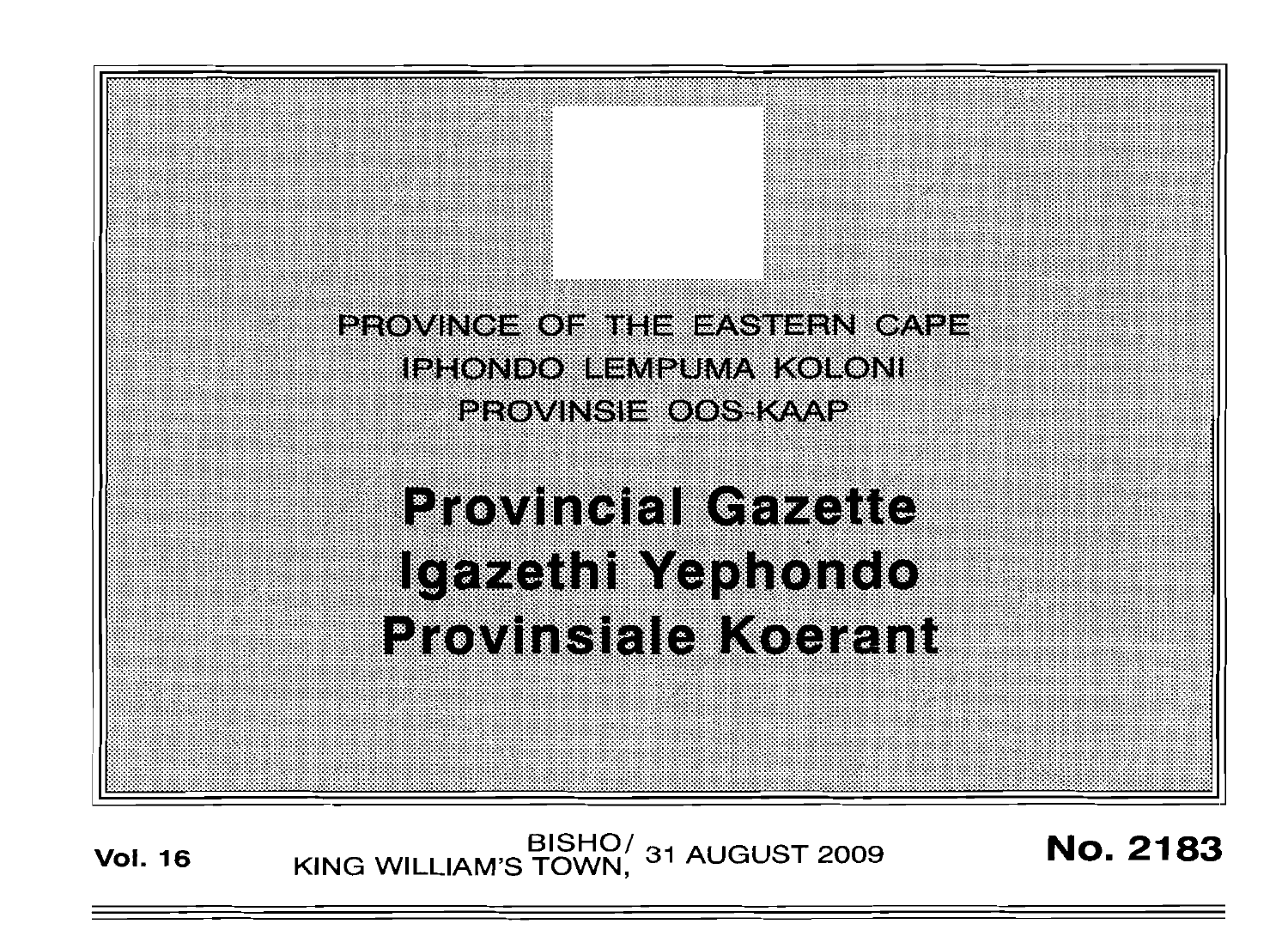## **CONTENTS • INHOUD**

| No. |                                                                                                                   | Page<br>No. | Gazette<br>No. |
|-----|-------------------------------------------------------------------------------------------------------------------|-------------|----------------|
|     | <b>GENERAL NOTICES</b>                                                                                            |             |                |
| 301 | Removal of Restrictions Act (84/1967): Nelson Mandela Bay Municipality: Removal of title conditions: Erf 512,     | 3           | 2183           |
|     | Wet op Opheffing van Beperkings (84/1967): Nelson Mandelabaai Munisipaliteit: Opheffing van titelvoorwaardes:     | з           | 2183           |
|     | 302 Removal of Restrictions Act (84/1967): Nelson Mandela Bay Municipality: Removal of title conditions: Erf 132, | з           | 2183           |
|     | Wet op Opheffing van Beperkings (84/1967): Nelson Mandelabaai Munisipaliteit: Opheffing van titelvoorwaardes:     | 4           | 2183           |
| 303 | Removal of Restrictions Act (84/1967): Nelson Mandela Bay Municipality: Removal of condition: Erven 48 and        | 4           | 2183           |
|     | <b>LOCAL AUTHORITY NOTICES</b>                                                                                    |             |                |
| 112 | Municipal Ordinance (20/1974): Ndlambe Municipality: Closure: Portion of public street adjoining Erven 2104, 1365 | 4           | 2183           |
|     | Munisipale Ordonnansie (20/1974): Ndlambe Munisipaliteit: Sluiting: Gedeelte van publieke straat aangrensend      | 4           | 2183           |

113 Municipal Ordinance (20/1974): Closure: Portion of street adjoining Erf 2984, Aliwal North ..

Erwe 2104, 1365 en 138, Port Alfred ..

5

2183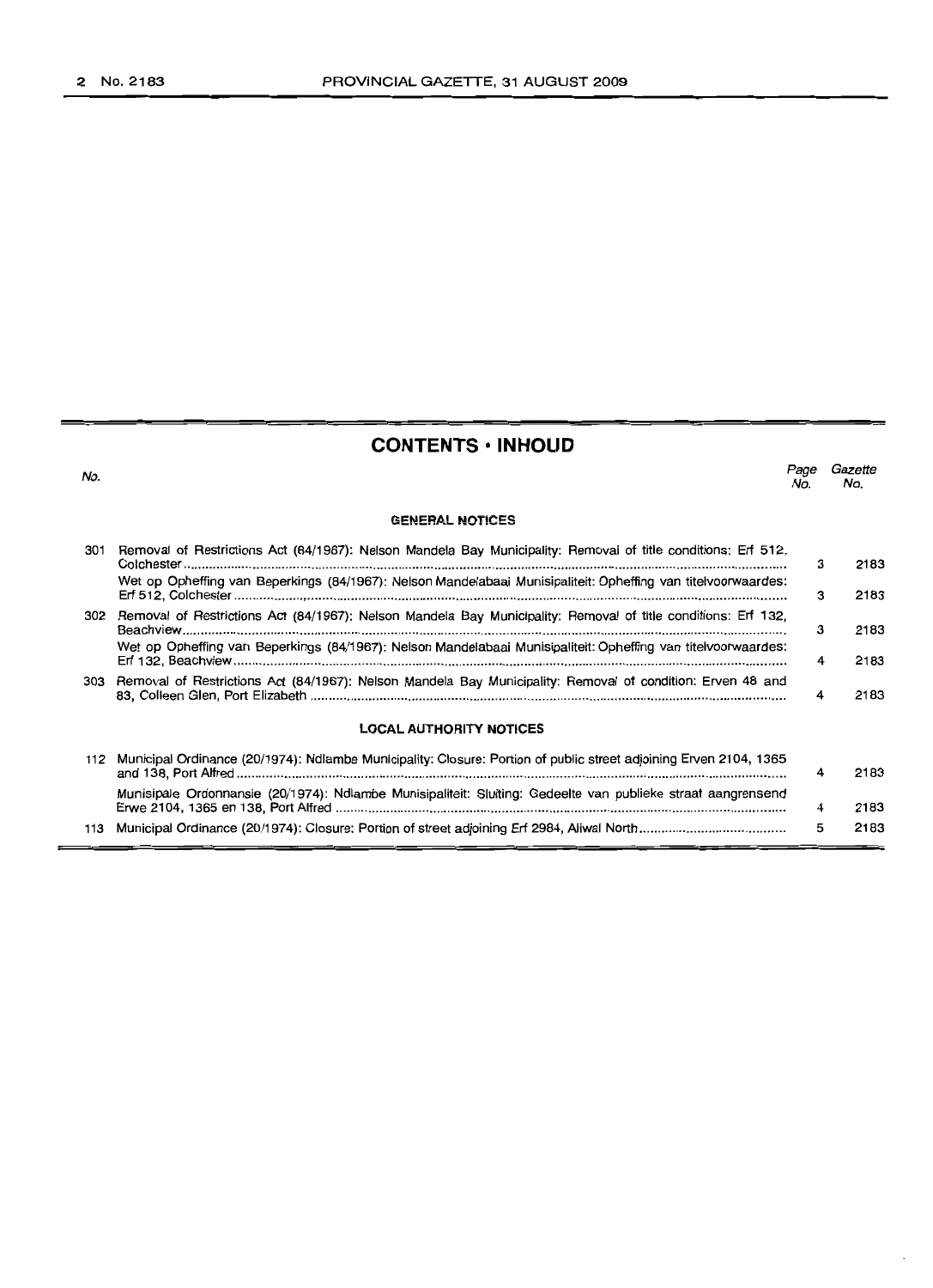# GENERAL NOTICES

## No. 301

## NELSON MANDELA BAY MUNICIPALITY

REMOVAL OF RESTRICTIONS ACT, 1967 (ACT 84 OF 1967)

## ERF 512, COLCHESTER (19 VOGEL STREET) (CF51/00512) (02130135) (DO)

Notice is given in terms of section 3 (6) of the above Act that the undermentioned application has been received and is open to inspection at Room 4178, Fourth Floor, Office for Housing and Local Government: Eastern Cape, Tyamzashe Building, Civic Square, Bisho, and at the office of the Nelson Mandela Bay Municipality, 76 Cuyler Street, Uitenhage.

Any objections, with full reasons therefor, should be lodged in writing with the Municipal Manager, PO Box 116, Port Elizabeth, 6000, on or before 22 June 2009, quoting the above Act and the objector's ert number.

Applicant: Mr A G Barnard.

Nature of application: Removal of title conditions applicable to Erf 512, Colchester, to permit the property to be used for business purposes.

Ref: 161-18 May 2009.

## J. G. RICHARDS: Municipal Manager

## NELSON MANDELABAAI MUNISIPALITEIT

.**- .**

WET OP OPHEFFING VAN BEPERKINGS, 1967 (WET 84 VAN 1967)

## ERF 512, COLCHESTER (VOGELSTRAAT 19) (CF51/00512) (02130135) (DO)

Kennis word gegee kragtens artikel 3 (6) van bogemelde Wet dat onderstaande aansoek ontvang is en ter insae lê by Kamer 4178, Vierde Verdieping, Kantoor vir Behuising en Plaaslike Regering: Oos-Kaap, Tyamzashe-gebou, Civic Square, Bisho, en in die kantoor van die Nelson Mandelabaai Munisipaliteit, Cuylerstraat 76, Uitenhage.

Enige besware, volledig gemotiveer, moet nie later nie as 22 Junie 2009 skriftelik by die Munisipale Bestuurder, Posbus 116, Port Elizabeth, 6000, ingedien word, met vermelding van bogenoemde Wet en die beswaarmaker se erfnommer.

Aansoeker: Mnr. A G Barnard.

Aard van aansoek: Die opheffing van die titelvoorwaardes van toepassing op Erf 512, Colchester, ten einde die eiendom vir besigheidsdoeleindes te gebruik.

Verw: 161-18 Mei 2009.

#### J. G. RICHARDS: Munisipale Bestuurder

## No. 302

## NELSON MANDELA BAY MUNICIPALITY

REMOVAL OF RESTRICTIONS ACT, 1967 (ACT 84 OF 1967)

## ERF 132, BEACHVIEW (30 PERLEMON PLACE) (CF48/00132) (02130135) (SN)

Notice is given in terms of section 3 (6) of the above Act that the undermentioned application has been received and is open to inspection at Room 4178, Fourth Floor, Office for Housing and Local Government: Eastern Cape, Tyamzashe Building, Civic Square, Bisho, and at the office of the Nelson Mandela Bay Municipality, Second Floor, Brister House, Govan Mbeki Avenue, Port Elizabeth.

Any objections, with full reasons therefor, should be lodged in writing with the Municipal Manager, PO Box 116, Port Elizabeth, 6000, on or before 21 September 2009, quoting the above Act and the objector's ert number.

Applicant: Van Rooyen & Efstratiou Attorneys on behalf of C D Meyer, the registered owner of the property.

Nature of application: Removal of title conditions applicable to Ert 132, Beachview, to permit the property to be used for residential purposes.

Ref: 258-17 August 2009.

## J. G. RICHARDS: Municipal Manager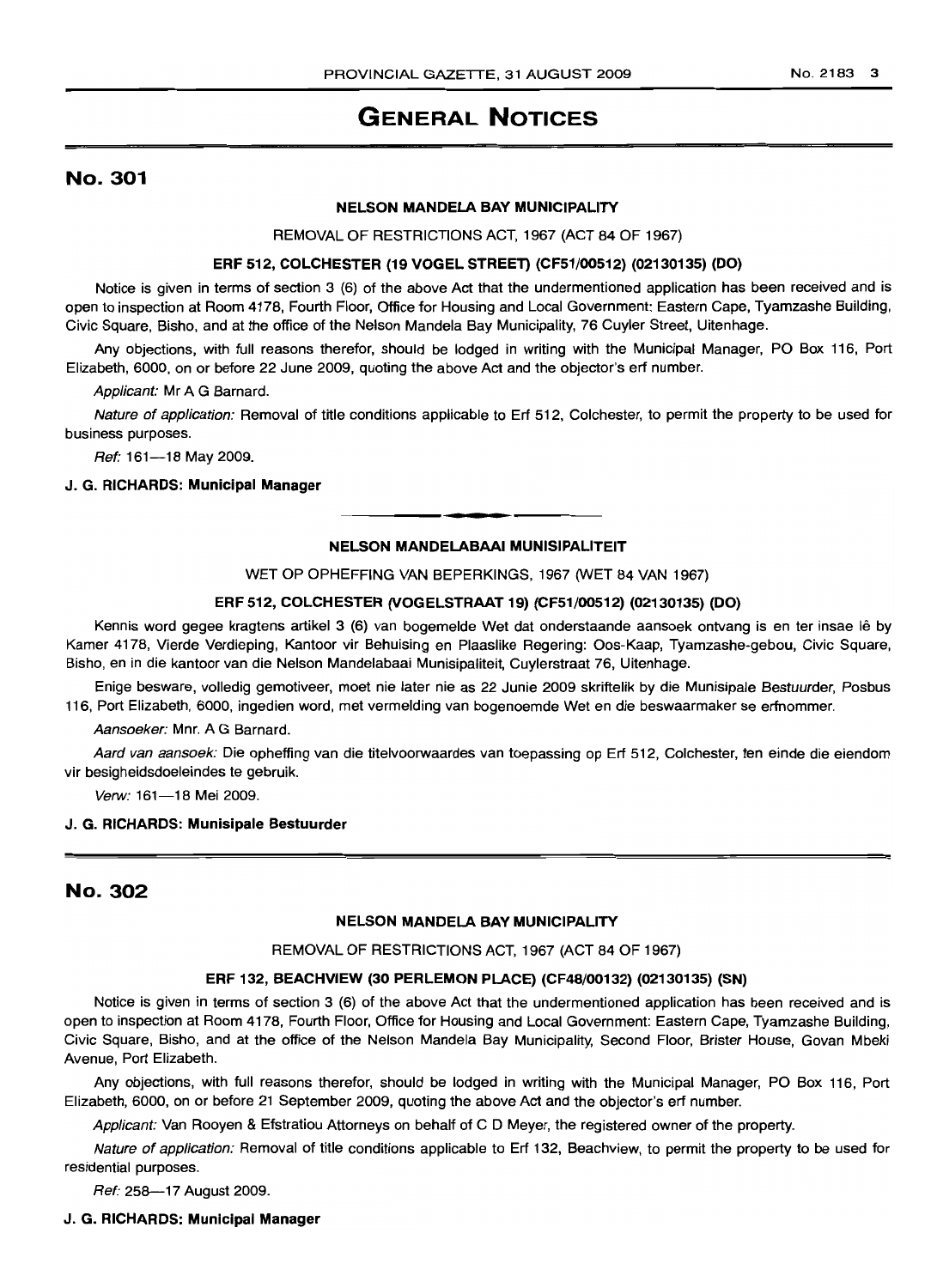## NELSON MANDELABAAI MUNISIPALITEIT

WET OP OPHEFFING VAN BEPERKINGS, 1967 (WET 84 VAN 1967)

## ERF 132, BEACHVIEW (PERLEMONPLEK 30) (CF48/00132) (02130135) (SN)

Kennis word gegee kragtens artikel 3 (6) van bogemelde Wet dat onderstaande aansoek ontvang is en ter insae lê by Kamer 4178, Vierde Verdieping, Kantoor vir Behuising en Plaaslike Regering: Oos-Kaap, Tyamzashe-gebou, Civic Square, Bisho, en in die kantoor van die Nelson Mandelabaai Munisipaliteit, Tweede Verdieping, Brister House, Govan Mbekilaan, Port Elizabeth.

Enige besware, volledig gemotiveer, moet nie later nie as 21 September 2009 skriftelik by die Munisipale Bestuurder, Posbus 116, Port Elizabeth, 6000, ingedien word, met vermelding van bogenoemde Wet en die beswaarmaker se erfnommer.

Aansoeker: Van Rooyen & Efstratiou Prokureurs namens C D Meyer, die geregistreerde eienaar van die eiendom.

Aard van aansoek: Die opheffing van die titelvoorwaardes van toepassing op Erf 132, Beachview, ten einde die eiendom vir woondoeleindes te gebruik.

Verw: 258-17 Augustus 2009.

## J. G. RICHARDS: Munisipale Bestuurder

## No. 303

## DEPARTMENT OF LOCAL GOVERNMENT AND TRADITIONAL AFFAIRS

## (EASTERN CAPE PROVINCE)

## NELSON MANDELA BAY MUNICIPALITY

#### REMOVAL OF RESTRICTIONS ACT, 1967

## ERVEN 48 AND 83, COLLEEN GLEN, PORT ELIZABETH

Under section 2 (1) of the Removal of Restrictions Act, 1967 (Act 84 of 1967), as amended, and on application by the owner of Erven 48 and 83, Colleen Glen, Port Elizabeth, conditions C 4 (e) in Deed of Transfer No. T2902 of 2005 is hereby removed.

# **LOCAL AUTHORITY NOTICES**

## **No. 112**

#### NDLAMBE MUNICIPALITY

PORT ALFRED

CLOSING OF A PORTION OF PUBLIC STREET (COLEGATE ROAD) ADJOINING ERVEN 2104, 1365 AND 138 PORT ALFRED

Notice is hereby given in terms of the provisions of section 137 (1) of Ordinance No. 20 of 1974, that a portion of public street (Colegate Road), adjoining Erven 2104, 1365 and 138 Port Alfred, has been closed permanently. (S/4842/86 v1 p.26). **-.**

> SLUITING VAN 'N GEDEELTE VAN PUBLIEKE STRAAT (COLEGATESTRAAT) AANGRENSEND ERWE 2104, 1365AND 138 PORT ALFRED

Kennis geskied hiermee ingevolge artikel 137 (1) van Ordonnansie No. 20 van 1974, dat 'n gedeelte van publieke straat (Colegatestraat) aangrensend Erwe 2104, 1365 en 138 Port Alfred permanent gesluit is. (S/4842/86 v1 p.26).

## R. DUMEZWENI, Municipal Manager

Notice No. 122/2009

19 August 2009 (Ref: 15/8.)